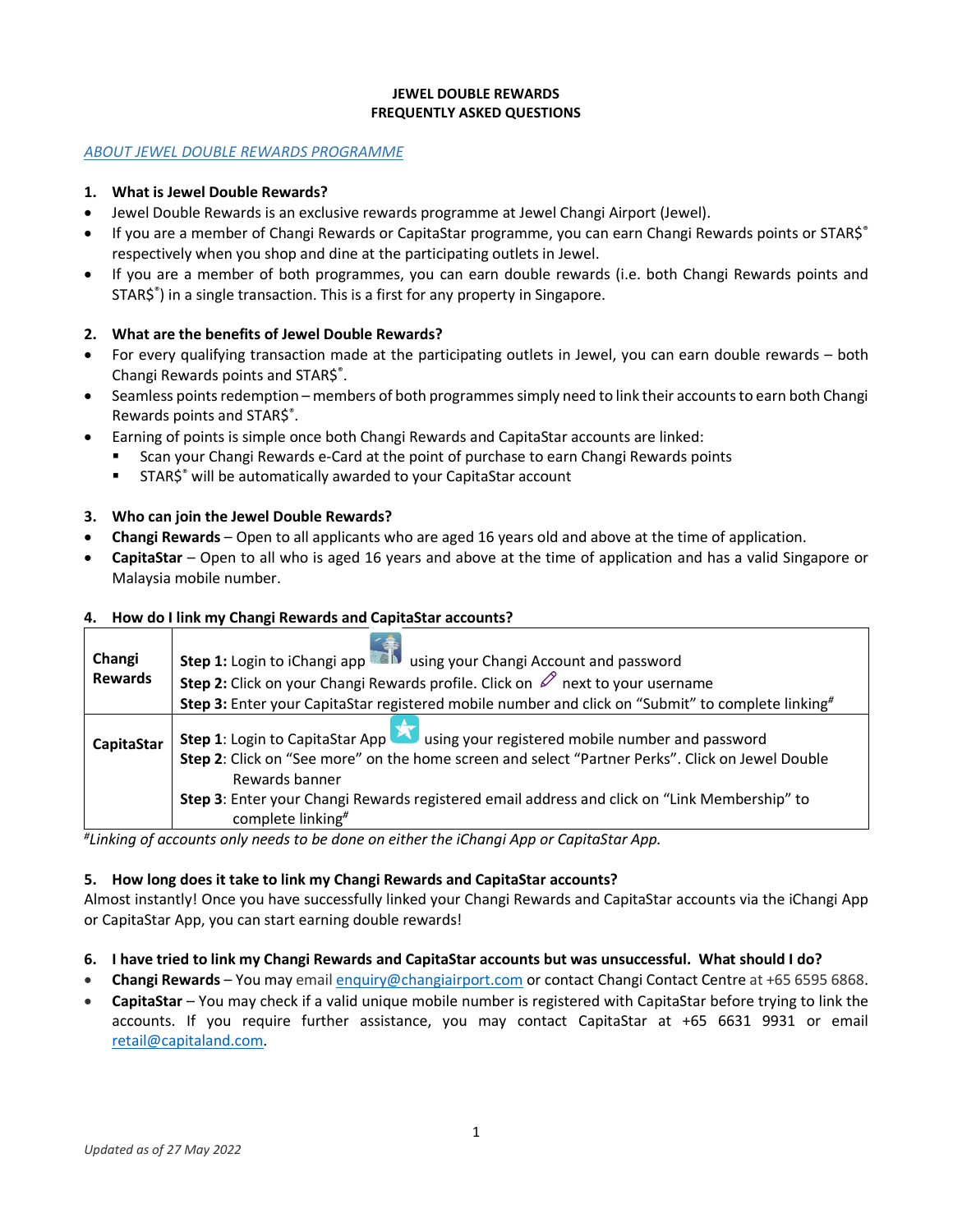## **7. What are the membership tiers available?**

- **Changi Rewards** The programme offers three tiers of membership: (i) Member; (ii) Gold; and (iii) Platinum. You can enjoy more benefits as you get upgraded to the next membership tier. No spend is required for the Member tier. To qualify for an upgrade, you are required to meet the accumulated nett spend of S\$4,000 (Gold tier) and S\$8,000 (Platinum tier) respectively on qualifying transactions at the participating outlets in Changi Airport and Jewel, in a single year.
- **CapitaStar** The programme offers a single tier of membership.

## **8. Do I have to pay for the membership?**

• Both Changi Rewards and CapitaStar memberships are free.

## **9. How long is my membership valid for?**

- **Changi Rewards**  The membership lasts for a lifetime but membership tiers are subject to changes according to the accumulated nett spend during the Assessment Period.
- **CapitaStar** The membership is valid for a lifetime. However, membership is still subject to termination or suspension should there be any suspicious or fraudulent activities found in the account.

### *EARNING OF REWARDS*

## **10. Is there a minimum spend to earn rewards from the Changi Rewards and CapitaStar programmes?**

- Yes, a minimum spend of S\$10 nett in a single transaction at participating outlets is required.
- **11. I am an existing member of both Changi Rewards and CapitaStar. Can I earn both Changi Rewards Points and STAR\$® when I spend in Jewel?**
- You can earn both Changi Rewards points and STAR\$® for every qualifying transaction made at the participating outlets in Jewel when you are a member of Changi Rewards and CapitaStar programmes.
- If your Changi Rewards and CapitaStar accounts are linked, you can earn double rewards simply by scanning your Changi Rewards e-Card at the point of purchase and STAR\$® will be automatically awarded to your CapitaStar account. You can link both your accounts either via the iChangi App or CapitaStar App.
- If you are a member of Changi Rewards and CapitaStar but did not link your accounts, please scan your Changi Rewards e-Card at the point of purchase and upload the same receipt via the CapitaStar App no later than the next day of purchase.

### **12. Is there any difference in the earn rate when I spend in Jewel?**

Earn rate will be the same as per the respective rewards programme:

- **Changi Rewards** (applicable to the participating outlets in Changi Airport and Jewel):
	- 'Member' tier earn 10 Changi Rewards points with every S\$10 spent in a single transaction
	- 'Gold' tier earn 20 Changi Rewards points with every S\$10 spent in a single transaction
	- 'Platinum' tier earn 60 Changi Rewards points with every S\$10 spent in a single transaction
- **CapitaStar** Earn 5 STAR\$® (1 STAR\$® for supermarkets & food courts) with every S\$1 spent (with a minimum spend of S\$10) at the participating outlets in Jewel.
- Example:

| Spend in Jewel<br>(non-groceries/non-food court<br>purchases) | <b>Changi Reward points awarded</b><br>- Member / Gold / Platinum | STAR\$ <sup>®</sup> awarded |
|---------------------------------------------------------------|-------------------------------------------------------------------|-----------------------------|
| S\$10                                                         | 10 / 20 / 60 points                                               | 50 STARS®                   |
| S\$109                                                        | 100 / 200 / 600 points                                            | 545 STARS®                  |
| \$\$238.60                                                    | 230 / 460 / 1,380 points                                          | 1,190 STAR\$®               |

*Note:* 

*Changi Rewards – cumulative spend is rounded down to the nearest S\$10 CapitaStar – cumulative spend is rounded down to the nearest S\$1*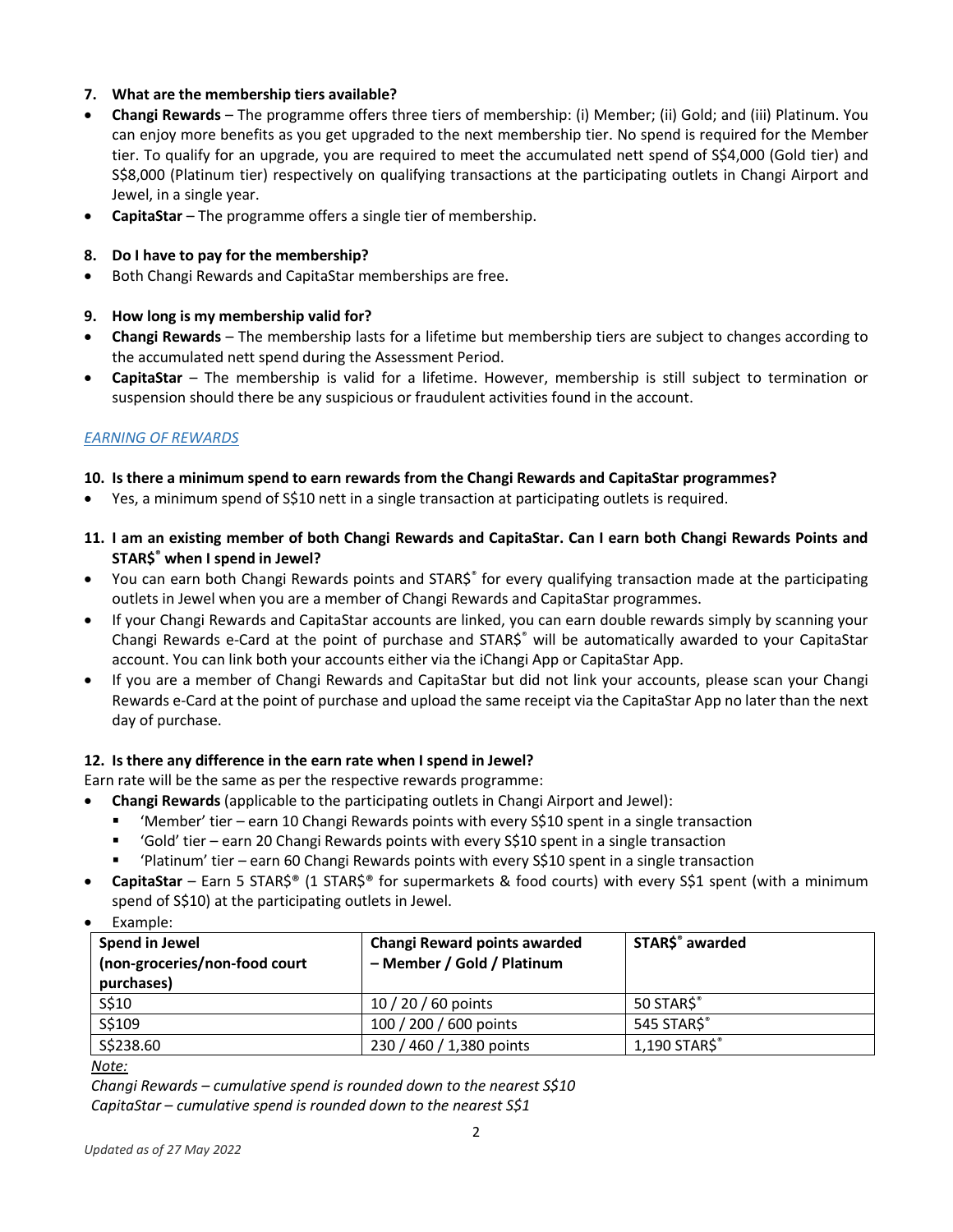## **13. If I do not have or have terminated my Changi Rewards account, will I still earn STAR\$®?**

Yes, you can continue to earn STAR\$® when you spend at the participating outlets in Jewel. To earn STAR\$®, please snap and upload your receipt via the CapitaStar App no later than the next day of purchase.

## **14. If I do not have or have terminated my CapitaStar account, will I still earn Changi Rewards Points?**

You can continue to earn Changi Rewards points when you spend at the participating outlets in Jewel. To earn Changi Rewards points, please scan your Changi Rewards e-Card at the point of purchase.

# **15. Do I need to upload my receipts to earn STAR\$®?**

You do not need to upload your receipts on the CapitaStar App if you are a member of both Changi Rewards and CapitaStar programmes and have linked both accounts. Simply scan your Changi Rewards e-Card at the point of purchase to earn Changi Rewards points and STAR\$® will be automatically awarded.

# **16. Do I earn Changi Rewards point and STAR\$® when I use vouchers/ e-vouchers/ Gift Cards at the participating outlets?**

Changi Rewards points and STAR\$<sup>®</sup> are awarded based on the nett purchase value after deduction of vouchers, evouchers and/or Gift Cards redemptions at all participating outlets. Payment made using any vouchers, e-vouchers and Gift Cards under Changi Airport Group/ Changi Rewards/ CapitaLand Malls/ CapitaStar/ all other tenants' in-store vouchers are not entitled to Changi Rewards points and STAR\$® **.** Purchase of any vouchers, e-vouchers and Gift Cards are not entitled to Changi Rewards points and STAR\$<sup>®</sup> too.

## **17. Do I earn Changi Rewards point and STAR\$® when I use discounts at the participating outlets?**

Changi Rewards points and STAR\$® are awarded based on the nett purchase value after deduction of discounts at all participating outlets.

# **18. Do I enjoy 2X STAR\$® on my birthday month when I spend in Jewel?**

CapitaStar's Birthday Bonus programme is applicable in Jewel. You can enjoy 2X STAR\$® for the 1<sup>st</sup> successful transaction on your birthday month when you spend at the participating outlets in Jewel.

## **19. What are the transaction receipts that will not earn points for Jewel Double Rewards?**

| S/N           | <b>Transaction receipts that will NOT be accepted</b>                                                          |
|---------------|----------------------------------------------------------------------------------------------------------------|
| 1             | Apple store                                                                                                    |
| $\mathcal{P}$ | Hotels, i.e. YOTELAIR Singapore Changi Airport                                                                 |
| 3             | Online purchases, including website or app ticket purchases for Jewel Attractions and Changi Experience Studio |
| 4             | Gift by Changi Airport                                                                                         |
| 5             | Banks / ATMs / Money Changers / Financial Services                                                             |
| 6             | SISTIC / AXS / SAM payments                                                                                    |
| 7             | Cash Card / Stored Value Cards Top-Up transactions                                                             |
| 8             | Temporary vendors at promotional spaces, e.g. Jewel Atrium, Cloud9 Piazza and pop-up stores                    |
| 9             | Lounges, passenger meeting services counters, left luggage service counters, tour and travel services          |
| 10            | Online purchases                                                                                               |
| 11            | Car rental services, airport shuttle and transportation counters                                               |
| 12            | Tobacco products                                                                                               |

# **20. Is there a cap on how many Changi Rewards points and STAR\$® I can earn in a day?**

Yes, terms and conditions apply as per the respective rewards programme.

- **Changi Rewards**  You can earn Changi Rewards points for up to maximum nett spend of \$5,000 per transaction.
- **CapitaStar** You can accumulate up to 5,000 STAR\$® per day.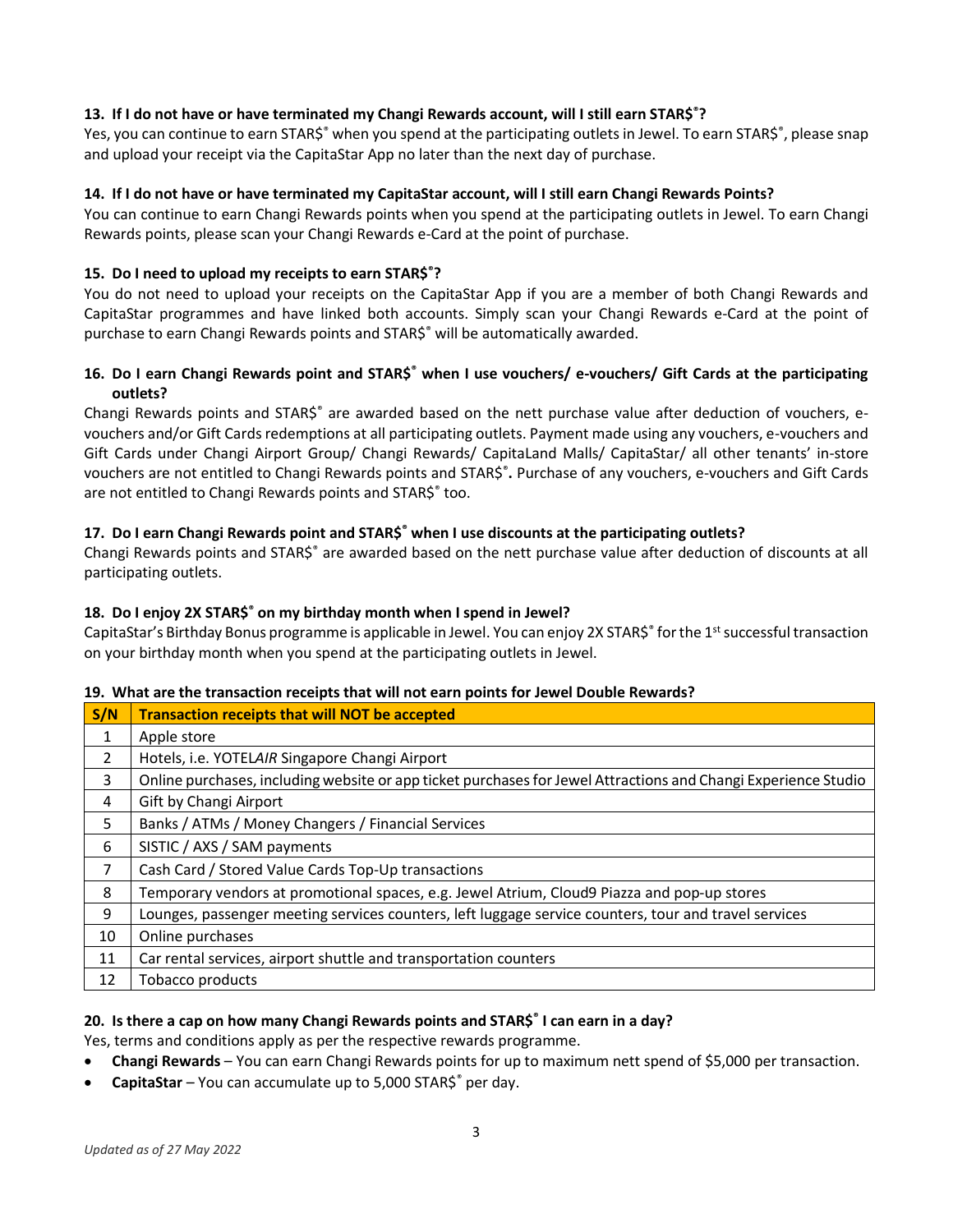- **21. If I have made a purchase in Jewel before linking my Changi Rewards and CapitaStar accounts, can I still earn double rewards (i.e. Changi Rewards points and STAR\$® )?**
	- Yes, you are still able to earn both Changi Rewards points and STAR\$<sup>®</sup>.
- To earn Changi Rewards points, present your Changi Rewards e-Card at the point of purchase
- To earn STAR\$®, upload the receipt via the CapitaStar App no later than the next day of purchase.
- To earn double rewards seamlessly, you need to link both your Changi Rewards and CapitaStar accounts prior to making the transaction.
- **22. What should I do if I forgot to scan my Changi Rewards e-Card at the point of purchase?** You may submit your retrospective claim requests to the respective programmes directly:
- **Changi Rewards**  visit the Contact Us page at [https://www.changirewards.comfeedback.aspx](https://www.changirewards.com/feedback.aspx) or email to [enquiry@changiairport.com,](mailto:enquiry@changiairport.com) within 7 days from date of transaction.
- **CapitaStar**  snap and upload the receipt via the CapitaStar App no later than the next day of purchase to earn STAR\$<sup>®</sup>. For example, purchases made on 1<sup>st</sup> August 2021, receipts must be submitted not later than 2<sup>nd</sup> August 2021, 11:59pm.

## **23. Will Sure-Win Tokens be issued for transactions made in Jewel?**

- Yes, Changi Rewards members will receive one (1) Sure-Win Token with a minimum spend of S\$30 nett in a single receipt during the Sure-Win Game period.
- The Game Token will be issued immediately after a qualifying transaction has been made.
- The Game Token must be redeemed within three (3) months from the date of issuance.
- Each Game Token can only be used once.

# **24. Will Changi Rewards members enjoy 7% GST absorption for shopping at Jewel?**

GST absorption for shopping at public areas is not applicable at Jewel.

## *REWARDS REDEMPTION*

## **25. What can I redeem with the accumulated Changi Rewards points or STAR\$® earned in Jewel?**

Changi Rewards points and STAR\$® earned can be used to redeem the following:

- **Changi Rewards points** e-Voucher Flexi (available for use in Jewel and Changi Airport main terminals) and e-Voucher (available for use in Changi Airport main terminals only), exclusive items or offers under Changi Rewards' Rewards Catalogue (physical items are to be collected from Changi Rewards Counter in Terminal 3, Basement 2), or conversion to Singapore Airlines KrisFlyer miles.
- **STAR\$®** eCapitaVoucher for use in participating CapitaLand Malls, eCapitaMall and Capita3Eats. You may also redeem eDeals from CapitaLand Malls' and Jewel's merchants on the CapitaStar App.

## **26. Can I use my Changi Rewards points and STAR\$® to offset carpark parking charges in Jewel?**

Redemption for parking rebates and privileges is not applicable in Jewel.

## **27. Will my spend in Jewel qualify for Changi Rewards' Gold tier parking privileges?**

Spend in Jewel is not applicable for redemption of Changi Rewards' parking privileges.

## **28. When do my points expire?**

The expiration of Changi Rewards points and STAR\$® follows the respective rewards programmes:

- **Changi Rewards**  Changi Rewards points for the current programme year are to be redeemed by 30 June of the following year. Any unredeemed points will be forfeited. For example, any points earned in the current programme year from 1 April 2021 to 31 March 2022 will have to be redeemed by 30 June 2022.
- **CapitaStar** STAR\$® will expire one calendar year after, based on the quarter of the year your transaction date falls in. The expiry date will fall on the last day of the month. Example: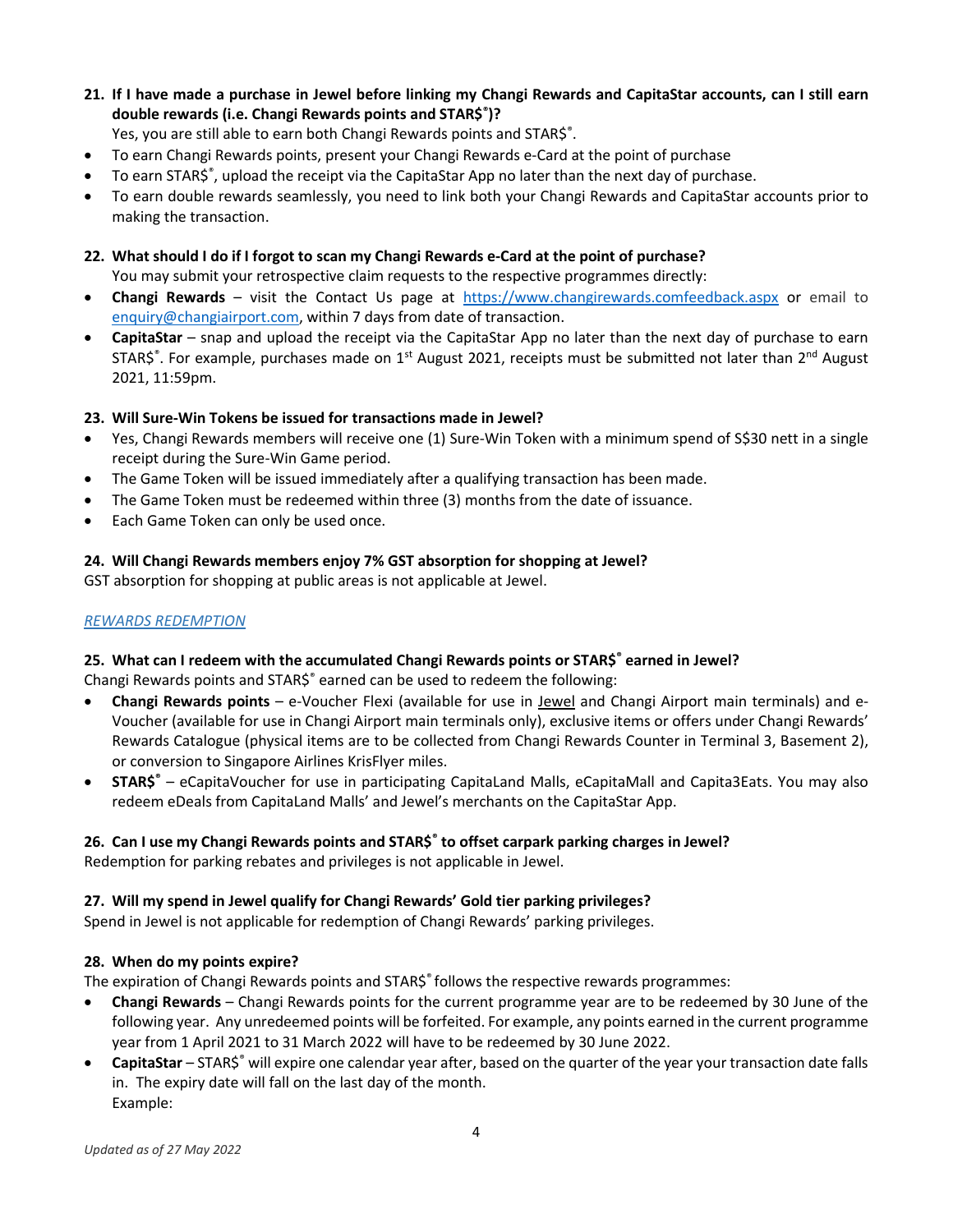| <b>Period Earned</b>     | <b>Expiry Date</b> |
|--------------------------|--------------------|
| 1 Jan 2021 - 31 Mar 2021 | 31 Mar 2022        |
| 1 Apr 2021 - 30 Jun 2021 | 30 Jun 2022        |
| 1 Jul 2021 - 30 Sep 2021 | 30 Sep 2022        |
| 1 Oct 2021 - 31 Dec 2021 | 31 Dec 2022        |

**29. How long does it take for Changi Rewards points and STAR\$® to be reflected in my accounts?**

- **Changi Rewards members only**  If you are a member of Changi Rewards only, Changi Rewards points will be awarded into your account immediately at the point of purchase when you scan your Changi Rewards e-Card. Do note that Changi Rewards points are available for redemption only after seven (7) calendar days from the time they were first earned on a purchase transaction. For example, if you made a qualifying purchase on 1August 2021, the points earned can only be redeemed from 8 August 2021 onwards.
- **CapitaStar members only** Receipts will be processed within 3 days of your submission and STAR\$<sup>®</sup> will be reflected in your account summary immediately upon approval.
- **Members of both programmes and who have linked their accounts** If you are a member of both Changi Rewards and CapitaStar programmes, Changi Rewards points will be awarded\* when you scan your Changi Rewards e-Card at point of purchase. STAR\$<sup>®</sup> will be automatically awarded to your CapitaStar account. *\*Seven (7) days holding period for Changi Rewards points apply.*

## **30. My STAR\$® are not reflected on my account. What should I do?**

You may contact CapitaStar Customer Service line at +65 6631 9931 or email [retail@capitaland.com](mailto:retail@capitaland.com)

## **31. My Changi Rewards points are not awarded into my account. What should I do?**

You may email [enquiry@changiairport.com](mailto:enquiry@changiairport.com) or contact Changi Contact Centre at +65 6595 6868.

## **32. What happens to my rewards if I refund the items purchased?**

Changi Rewards points earned on the purchases will be deducted from your account accordingly.

## **33. How do I check my Changi Rewards points and STAR\$® balance and transactions?**

- **Changi Rewards**  You may check your Changi Rewards points using the [iChangi App or](https://jewelchangi.sharepoint.com/Shared%20Documents/CMC/Loyalty/11.%20CS%20%26%20CR%20Programme%20SOP/FAQ/iChangi%20App%20or) log-in to your member's portal at [https://rewards.changiairport.com/.](https://rewards.changiairport.com/) Points balance will also be printed at the bottom of the purchase receipt if you present your Changi Rewards e-Card upon purchase at any participating outlets in Jewel or Changi Airport. Only points accumulated in that programme year will be reflected on the receipt.
- **CapitaStar**  You may check your STAR\$® balance and transaction history using the CapitaStar App or on CapitaStar website at [www.capitastar.com.sg.](http://www.capitastar.com.sg/)

## **34. What happens to my points if I cancel my membership?**

All benefits from either programmes will cease immediately and all Changi Rewards points/STAR\$® earned will be forfeited.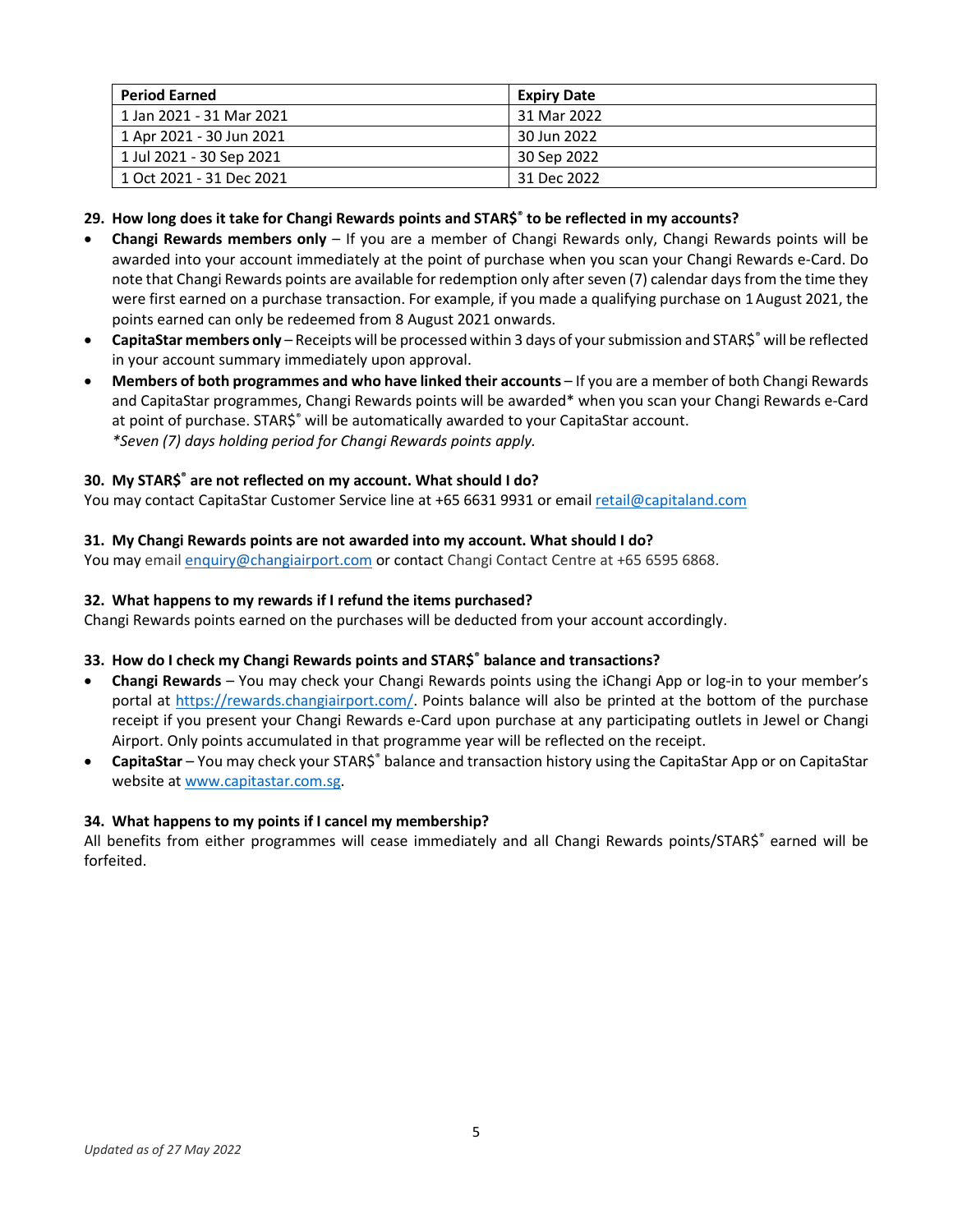### *VOUCHERS ACCEPTANCE IN JEWEL*

**35. Are CapitaLand's vouchers accepted in Jewel?**



**36. Are Changi Rewards' e-Vouchers or vouchers issued by Changi Airport Group accepted in Jewel?**

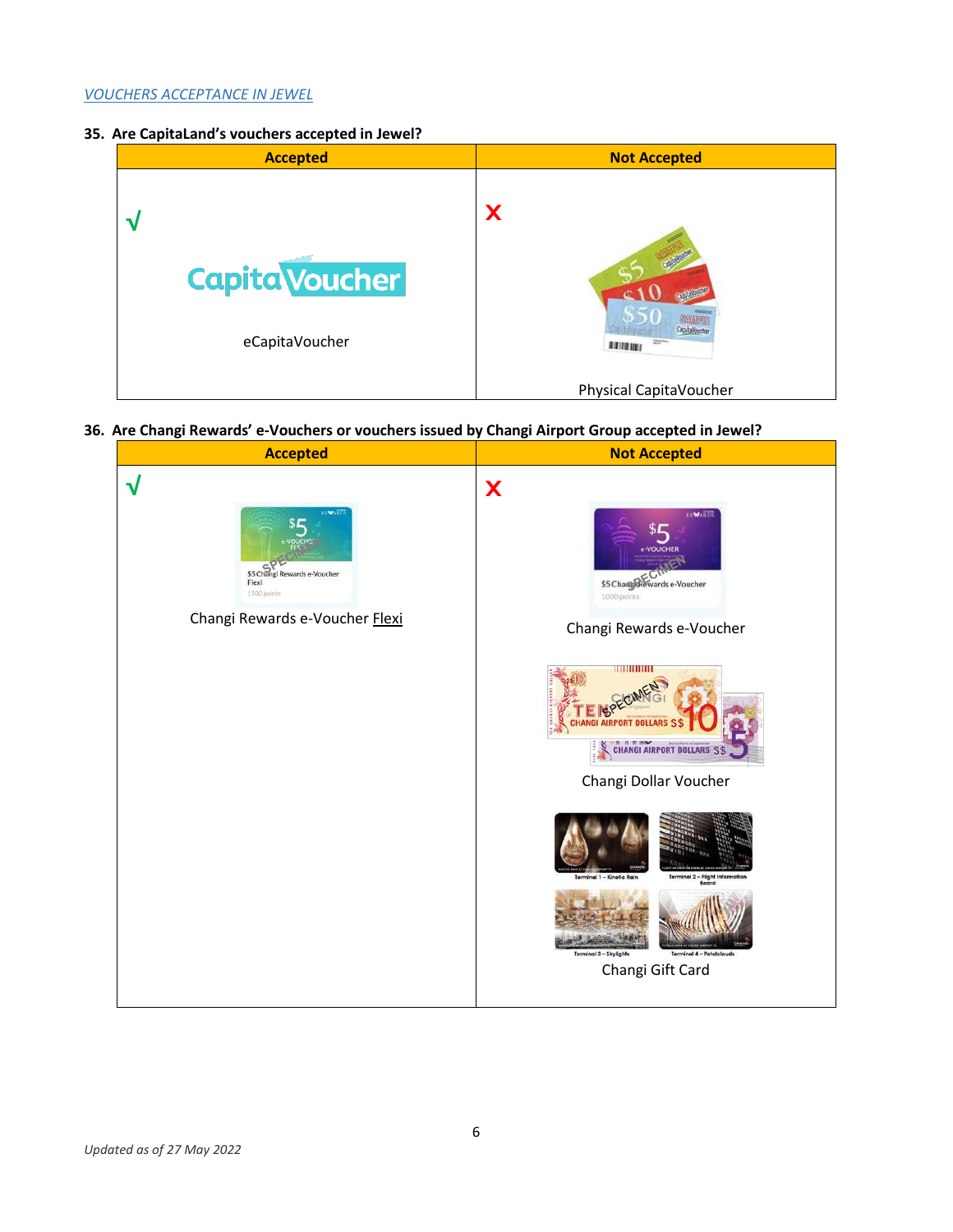## *CHANGI REWARDS E-VOUCHER FLEXI*

### **37. What is Changi Rewards e-Voucher Flexi?**

Changi Rewards e-Voucher Flexi is a digital version of a cash voucher that you may use your Changi Rewards points to redeem for, and use at all participating outlets in both Jewel and Changi Airport.

#### **38. What is the difference between Changi Rewards e-Voucher Flexi and Changi Rewards e-Voucher?**

Changi Rewards e-Voucher Flexi can be used at all participating outlets in both Jewel and Changi Airport. Changi Rewards e-Voucher can be used at all participating outlets in Changi Airport Main Terminals only.

#### **39. How many points do I need to redeem Changi Rewards e-Voucher Flexi?**

You may redeem a S\$5 Changi Rewards e-Voucher Flexi with every 1,500 Changi Rewards points. Changi Rewards e-Voucher(s) Flexi come in denominations of S\$5.

#### **40. Where do I redeem Changi Rewards e-Voucher Flexi using my points?**

Login to your iChangi App, below your name, select 'Redeem', scroll down to select "Redeem Points", under categories select "Changi Rewards e-Vouchers" and select "Changi Rewards e-Voucher Flexi"'. Select the redemption quantity that you want and proceed. The minimum amount per redemption is \$5. Your redeemed e-Voucher Flexi will automatically be accepted and loaded onto "My Rewards".

Alternatively, you may redeem Changi Rewards e-Voucher Flexi through the Rewards Catalogue on the Changi Rewards [website.](https://rewards.changiairport.com/en/catalogue.html)

#### **41. How many Changi Rewards e-Voucher(s) Flexi can I redeem?**

There is no limit to the number of Changi Rewards e-Voucher(s) Flexi you can redeem. However, the aggregate value of Changi Rewards e-Voucher(s) Flexi and e-Voucher(s) held in your Changi Rewards account cannot at any time exceed S\$1,000.

If you have S\$1,000 of Changi Rewards e-Voucher(s) Flexi and e-Voucher(s) in your Changi Rewards account, you can only redeem more Changi Rewards e-Voucher(s) Flexi or e-Voucher(s) (using your Changi Rewards points) after you have reduced the amount of Changi Rewards e-Voucher(s) Flexi or e-Voucher(s) in your account. You can do this by utilizing the Changi Rewards e-Voucher(s) Flexi and e-Voucher(s) in your account at any participating outlets.

### **42. What is the validity of Changi Rewards e-Voucher Flexi?**

Changi Rewards e-Voucher(s) Flexi will expire 1 year from the month of redemption.

### **43. How do I utilize my Changi Rewards e-Voucher(s) Flexi?**

Simply present your Changi Rewards e-Card prior to making payment and inform the respective outlet assistant that you would be using Changi Rewards e-Voucher(s) Flexi to offset your payment. The outlet assistant will then use the e-Voucher(s) Flexi to offset final payment amount.

#### **44. Where can I utilize my Changi Rewards e-Voucher Flexi at Jewel?**

For the list of participating outlets that accept Changi Rewards e-Voucher Flexi, kindly visit [www.rewards.jewelchangiairport.com.](http://www.rewards.jewelchangiairport.com/)

### **45. Who shall I contact for more queries on Changi Rewards e-Voucher Flexi?**

You may write in to [enquiry@changiairport.com](mailto:enquiry@changiairport.com) or call +65 6595 6868.